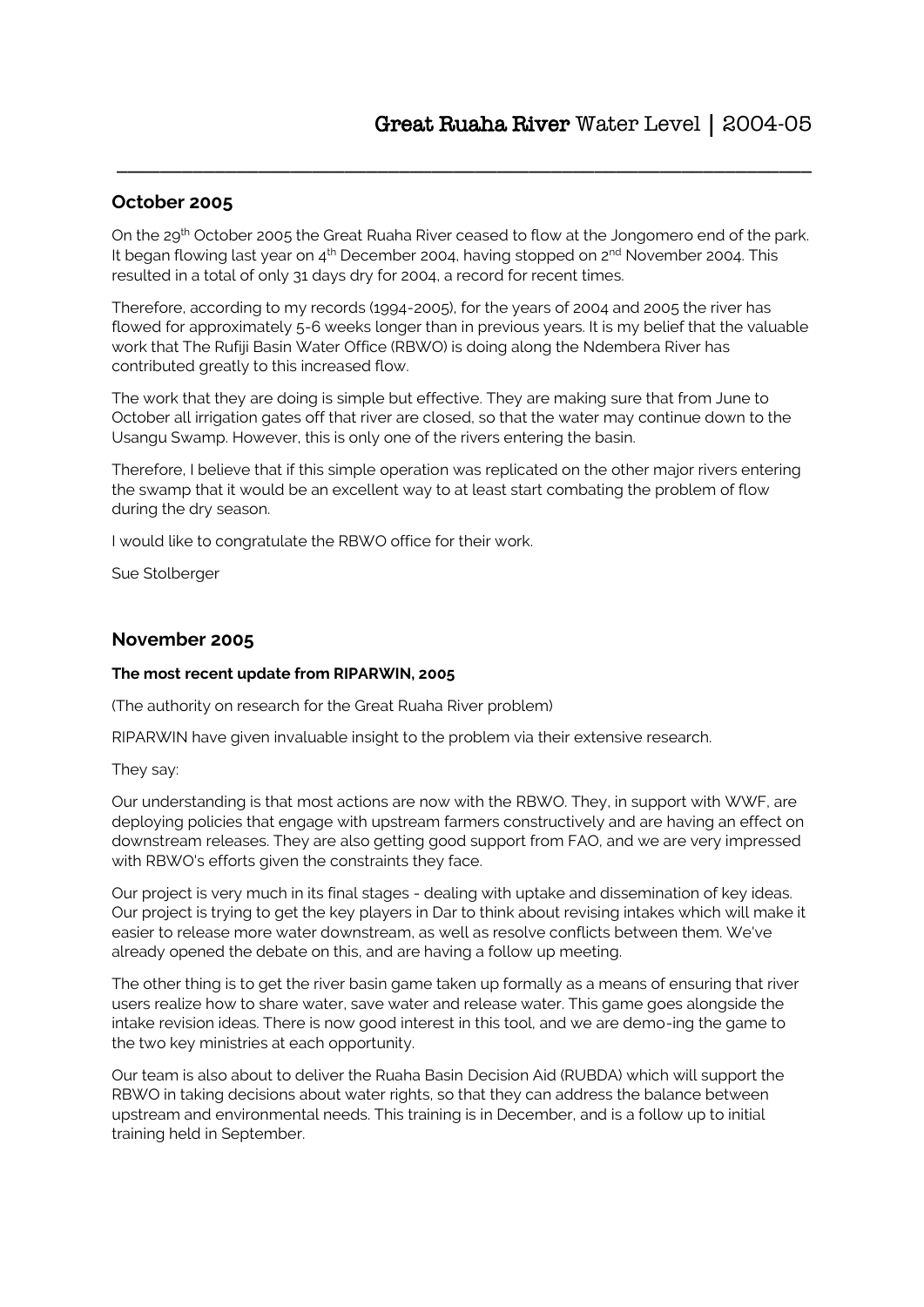We have also submitted documents to the RBWO that specify how the river may be kept flowing year round, including the amounts of water needed below the intakes to ensure dry season flow. This is about 5-7 cumecs.

We have also been working quite closely with the Ministry of Agriculture so that they revise their irrigation efficiency. We believe it is important to realize that smallholders are generally efficient, but are facing structural constraints that make it difficult for them to change their activities, but lining canals are not related to these types of problems and will not resolve water losses.

We have also generated several other small documents that pose various questions about water management, and allocation of water between different sectors.

#### They also say:

It is interesting that the concept 'that Usangu irrigation is inefficient so that improving irrigation management can help fill the hydropower dams' (not a quote but an interpretation) remains so resilient - this was the rationale for the RBMSIIP project.

The SMUWC project and the RIPARWIN project has long argued that the major water waste in irrigation occurs during the dry season and that these savings are probably only enough to provide extra water during the dry season to keep the wetland topped up and therefore to give some hope to the notion of returning the Ruaha to year-round flow. It is not helpful to argue that the trade-off exists between irrigation waste and hydropower, though one can argue that a balance exists between irrigation and hydropower. However, even that has to be qualified because of the fact that Mtera/Kidatu receive their flows from many other rivers, and that the proportion of water depleted by irrigation is probably in the region of 15 to 35%, and that the manageable and useable waste part of this is an even smaller fraction. It has long been established that the power cuts from Mtera/Kidatu are a result of excessive and relatively inefficient water releases, due in part to a divergence between technical and political objectives for power management.

Much more work can be done in terms of the trade-off between irrigation and the environment, not in terms of large quantitative water releases but in getting this highly valuable dry season water better managed between sectors. I believe that this can be done via better water management. In turn, the question, "how to do this?" remains key.

We need a discussion on this and RIPARWIN has been holding meetings on this with various stakeholders. The idea that lining canals underpins improved water efficiency is far-fetched, and yet this remains common theory within the irrigation profession and can be found frequently mentioned in the literature related to irrigation efficiency in East Africa. Likewise, I keep coming across the notion that 'farmers need training on irrigation management', when in reality they are year-round highly-experienced experimenters and observers of irrigation. A better approach would be help them frame their experience so that they can solve their issues between them, and take more major priorities to service-oriented authorities. This is the big difference between conventional 'farmer training' and the river basin game, a problem-framing tool that the RIPARWIN project designed.

With my 21 years of experience in irrigation, I would not have 'found' the RBMSIIP link/rationale between efficiency and high-volume downstream releases because that is not how I conceive of, or measure, irrigation efficiency.

In the final few months of RIPARWIN, I hope that we are able to disseminate our message of what irrigation efficiency consists of, and how best to improve it, and that related to this, some key organisations are able to hear us.

Bruce Lankford